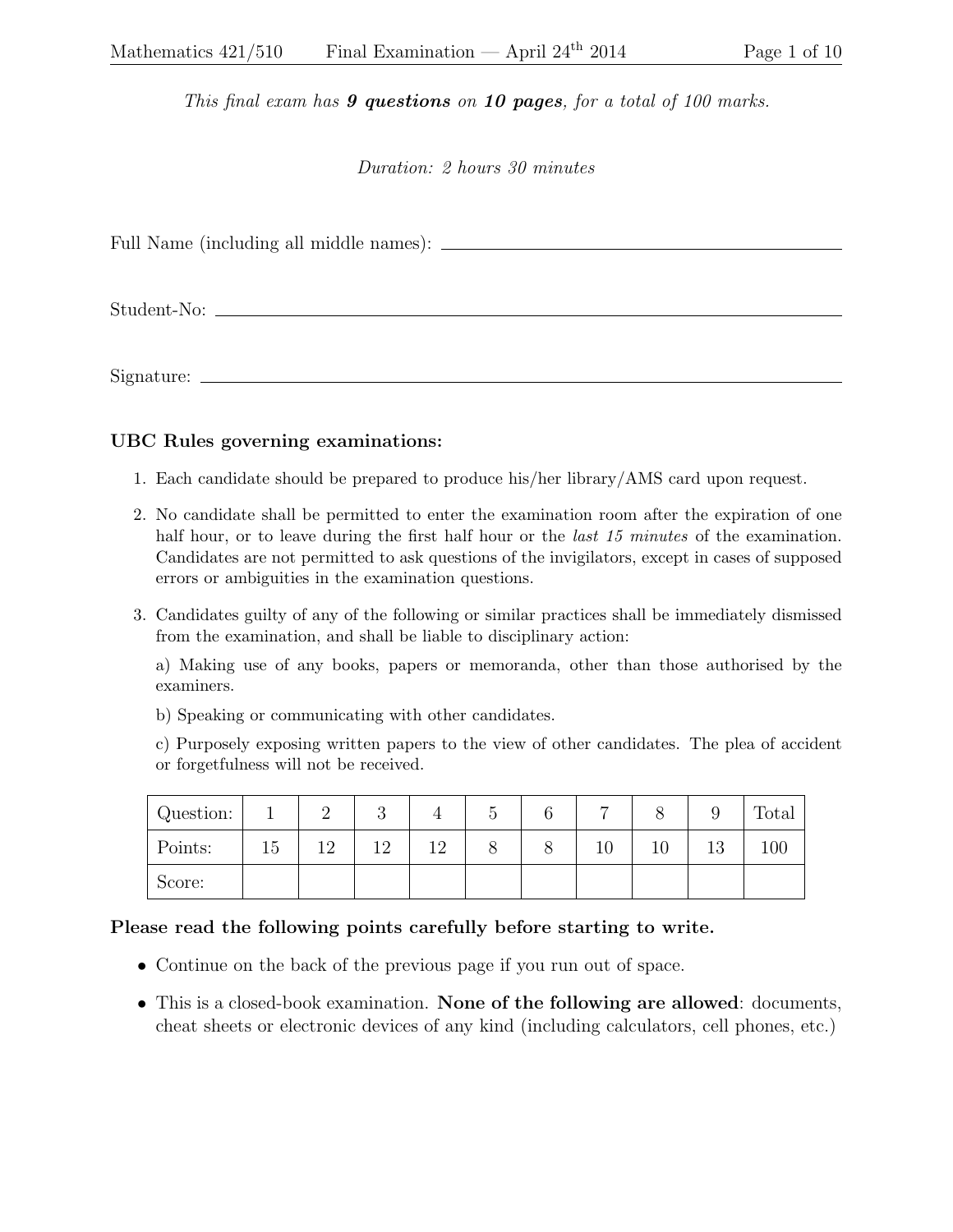[15 marks] 1. Short answers:

(a) Define carefully: a nowhere dense subset of a topological space X.

(b) State carefully: the Baire category theorem.

(c) Show that a metric space is first countable.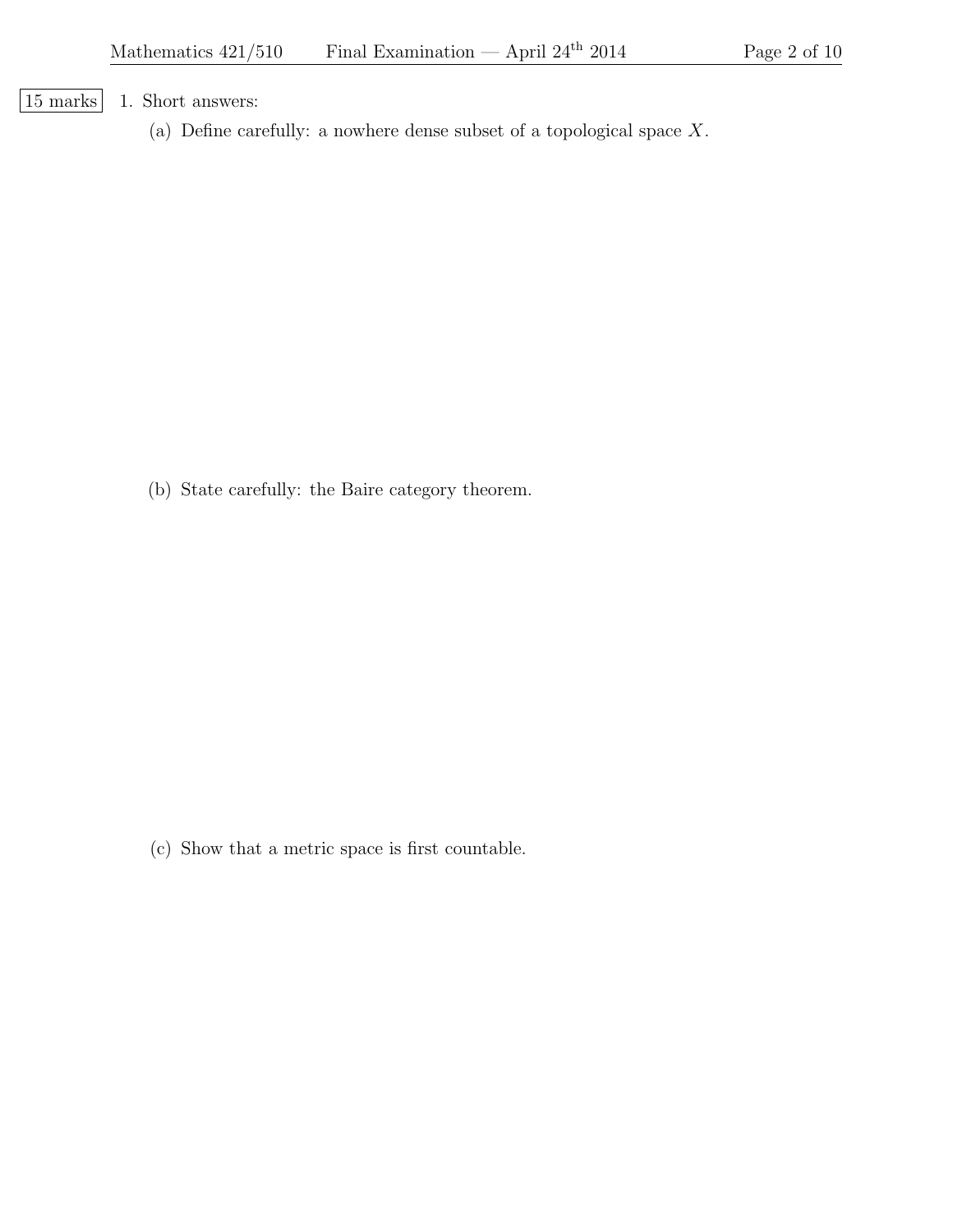- | $12 \text{ marks}$ | 2. Give examples of the following. You need not justify your examples.
	- (a) A metric on  $X = \mathbb{R}^{\mathbb{N}}$  which induces the product topology on X.

(b) A function f in  $L^2$  such that  $\Phi_f(g) = \int f(x)g(x)dm$  does not define a bounded linear functional on  $L^{3/2}$ . Here m is Lebesgue measure on [0, 1] and  $L^p = L^p(m)$ .

(c) An unbounded closed linear operator from one normed linear space to another. (Carefully specifying the normed linear spaces is part of the question.)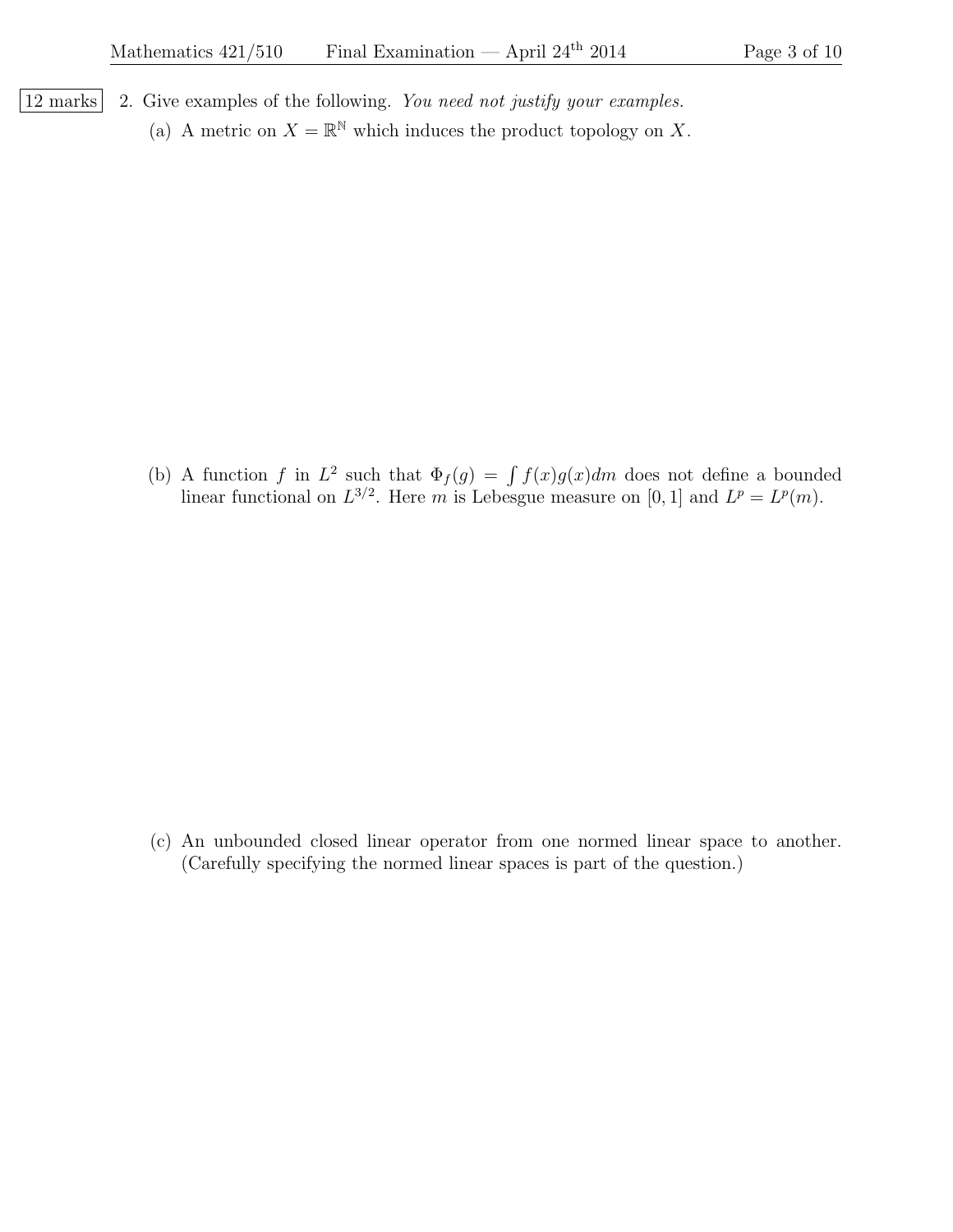- $\boxed{12 \text{ marks}}$  3. Let A and B be bounded linear operators on a Hilbert space  $\mathcal{H}$ .
	- (a) If A is self-adjoint and  $\lambda_1$  and  $\lambda_2$  are distinct eigenvalues of A with corresponding eigenspaces  $E(\lambda_1)$  and  $E(\lambda_2)$ , then prove these eigenspaces are orthogonal.

(b) If A is compact, prove that AB and BA are both compact.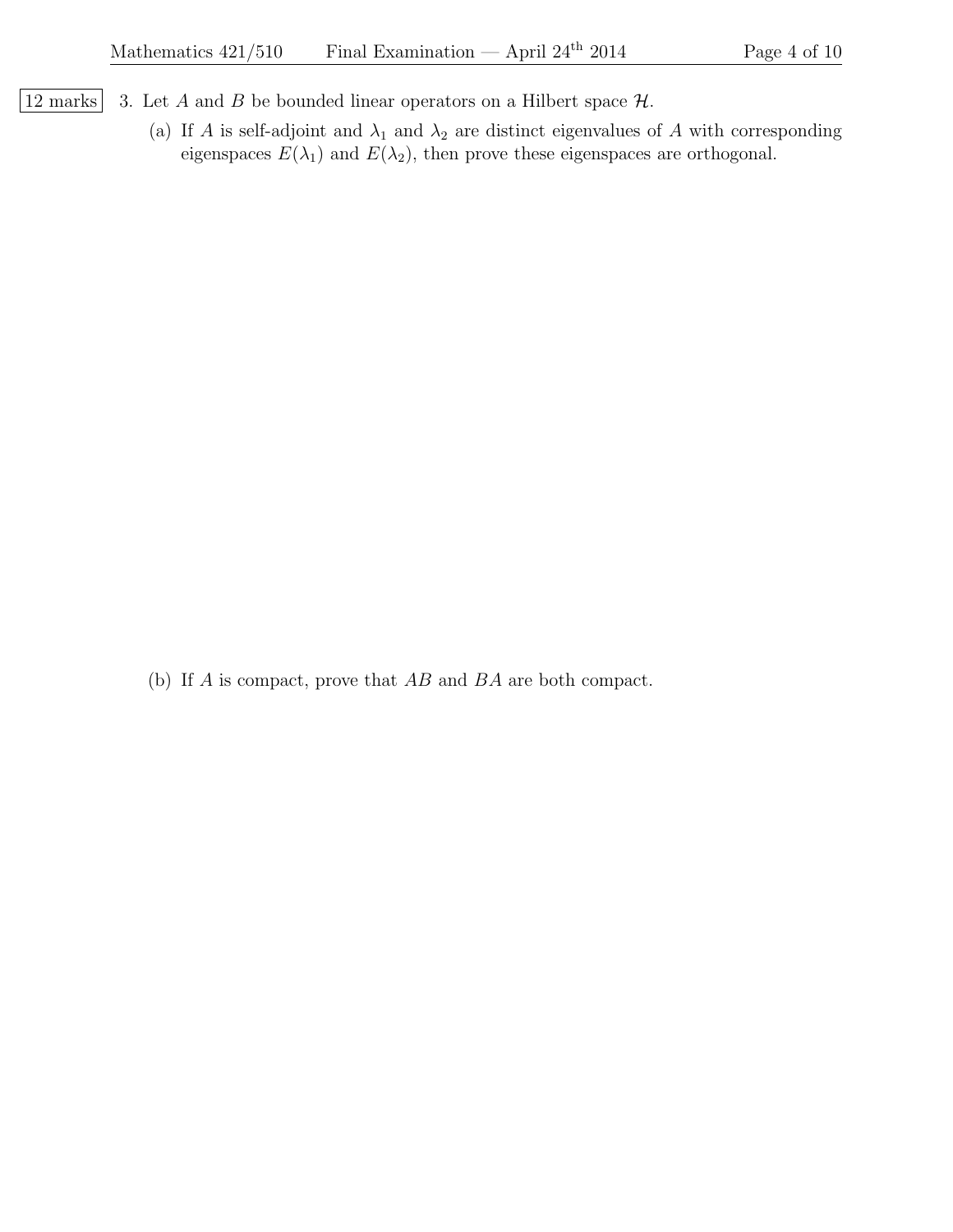12 marks 4. (a) Carefully state the Riesz Representation Theorem for positive linear functionals on the space of continuous functions on a compact Hausdorff space, X.

> (b) Let  $X$  be a compact Hausdorff space. By a probability on  $X$  we mean a Borel measure on X so that  $\mu(X) = 1$ . Assume  $\{\mu_n\}$  is a sequence of probabilities on X such that  $\lim_{n} \int f d\mu_n = I(f)$  exists for every  $f \in C(X)$ . Prove that there is a regular probability on X so that  $\lim_{n} \int f d\mu_n = \int f d\mu$  for every  $f \in C(X)$ .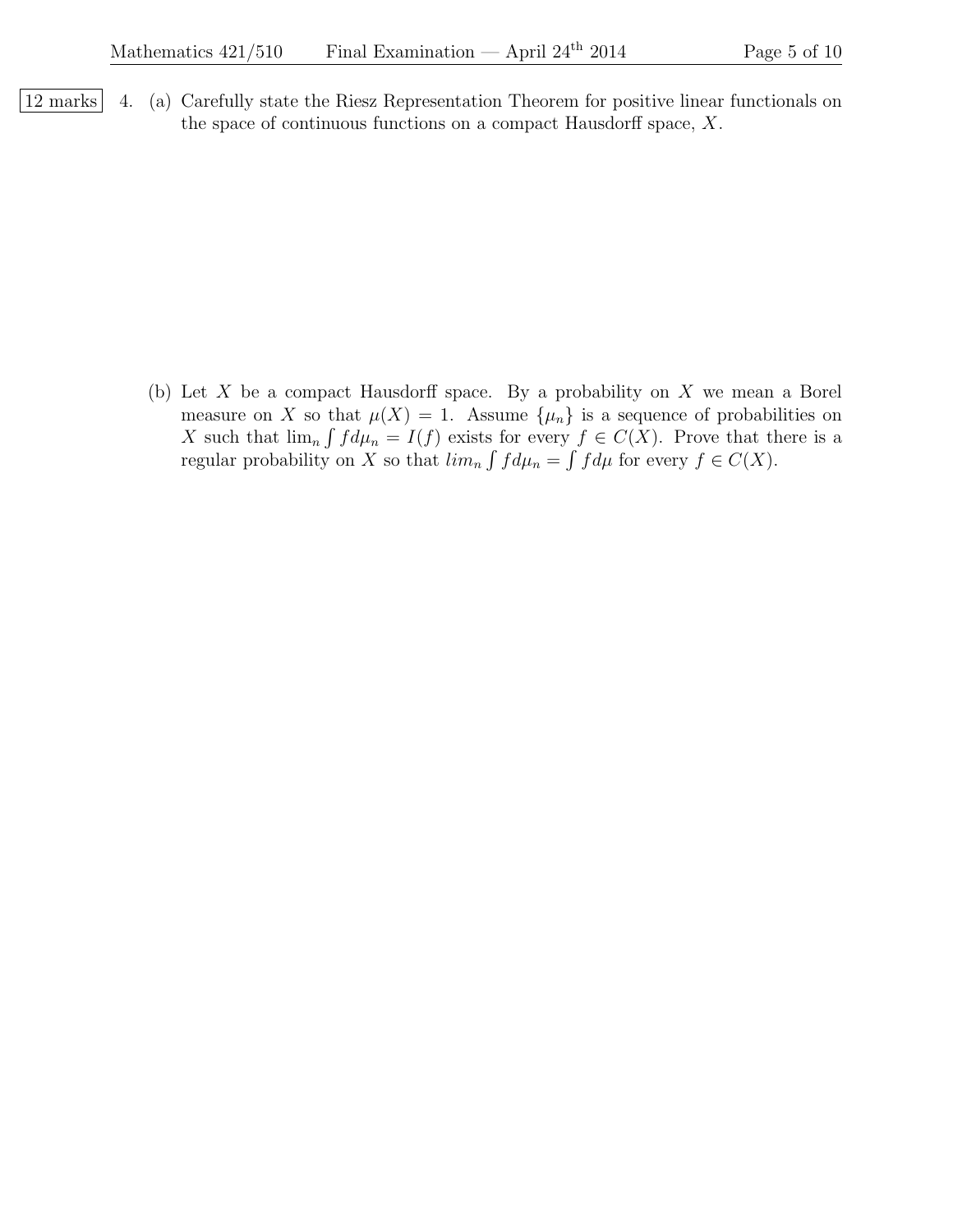8 marks 5. Assume X is a Hausdorff topological space and  $\{x_\alpha : \alpha \in A\}$  is a convergent net in X. Prove that  $\lim_{\alpha} x_{\alpha}$  is unique.

8 marks 6. True or False. If true, give a proof. If false, provide a counter-example. You may use any results proved in the lectures. If X is a Banach space, then any sequence in  $\mathcal{X}^*$  which converges in the weak-\* topology is bounded.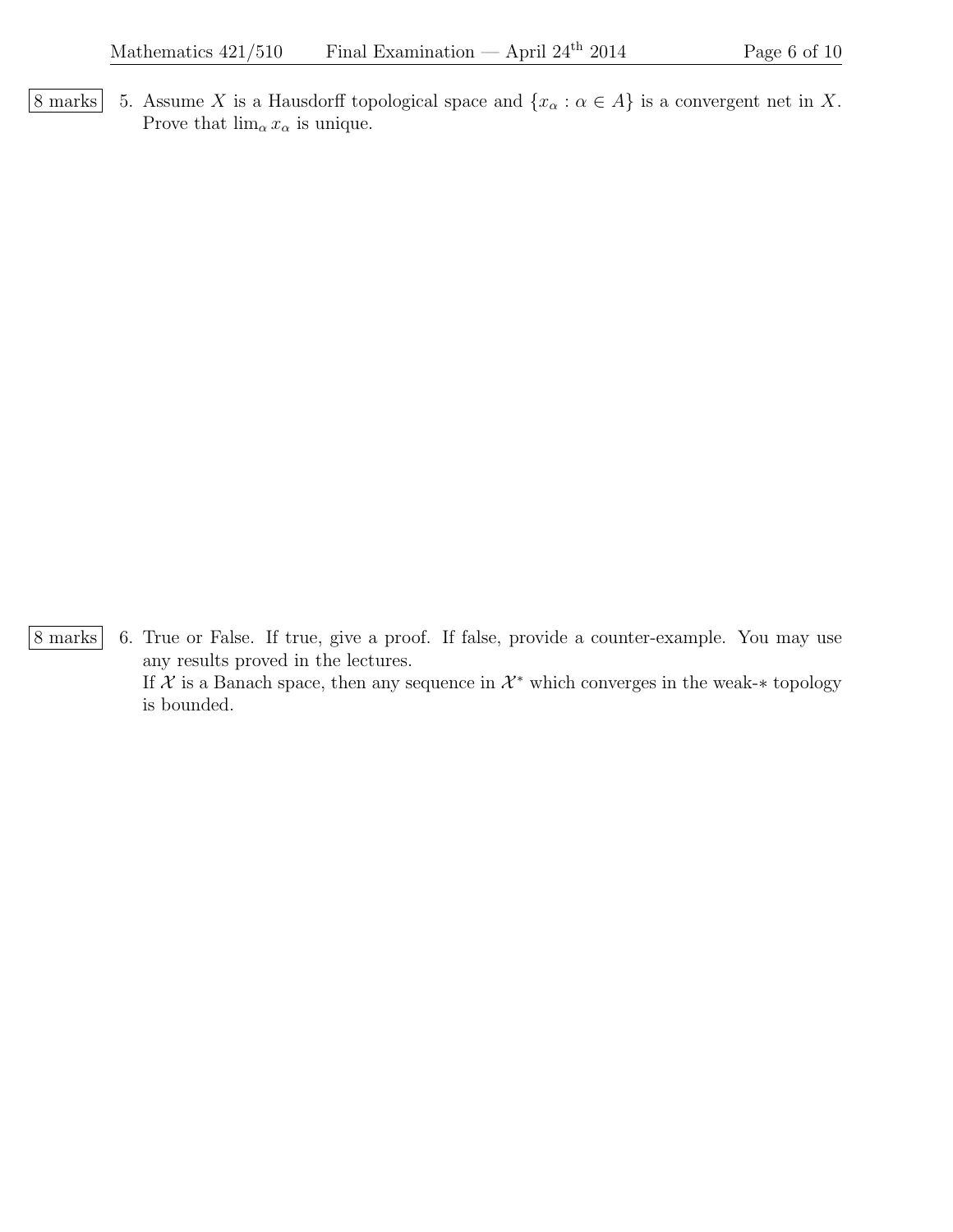10 marks 7. (a) Carefully state the spectral theorem for compact self-adjoint operators on a Hilbert space,  $H$ .

> (b) Let A be a compact self-adjoint operator on a non-separable Hilbert space  $H$ . Prove that 0 is an eigenvalue of A.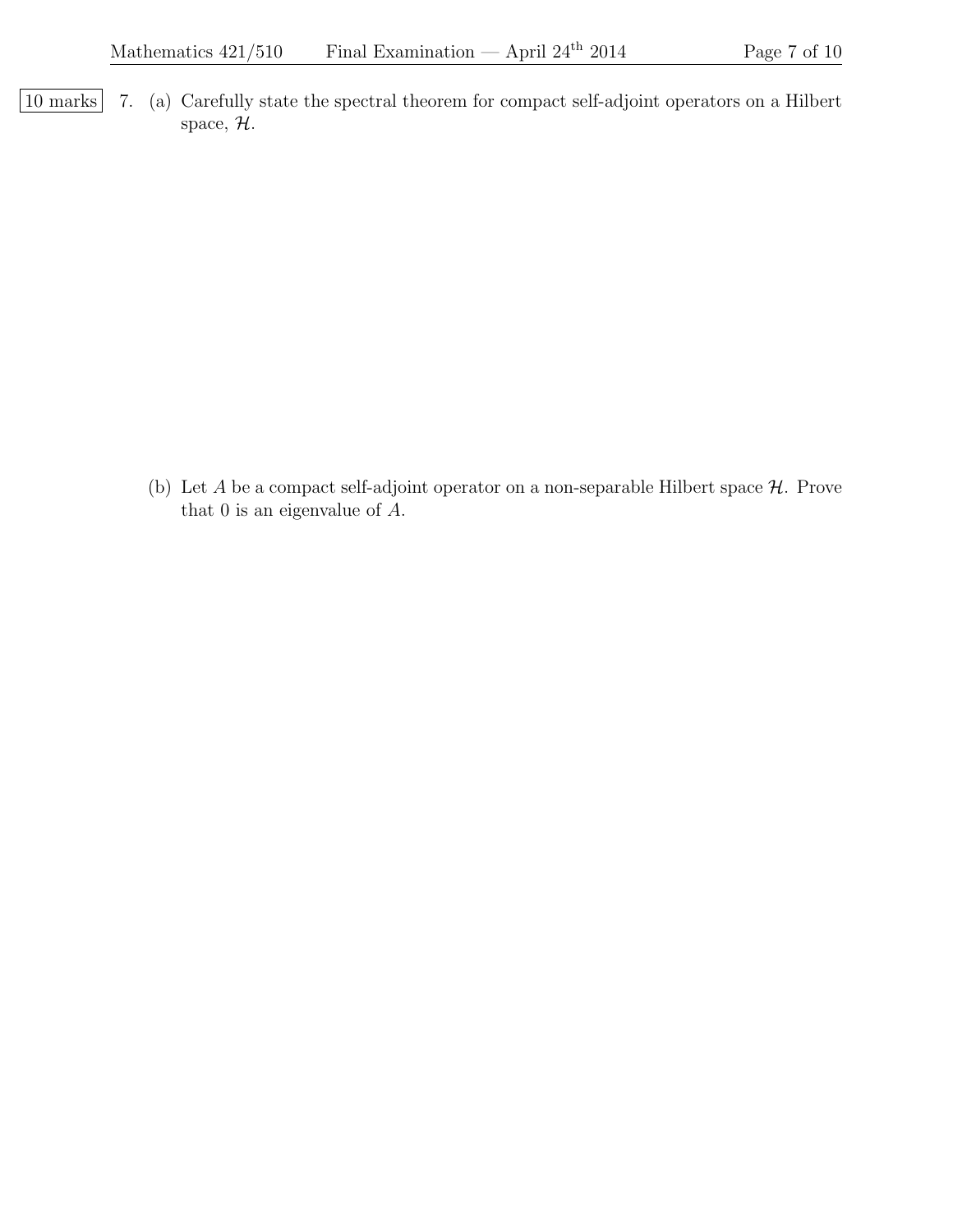| 10 marks | 8. (a) Carefully state the Open Mapping Theorem.

(b) Let X be a Banach space in either of the two norms  $\|\cdot\|_1$  or  $\|\cdot\|_2$ . Suppose that  $||x||_1 \leq C||x||_2$  for all  $x \in \mathcal{X}$ , for some positive constant C. Prove that there is a positive constant D so that  $||x||_2 \le D||x||_1$  for all  $x \in \mathcal{X}$ .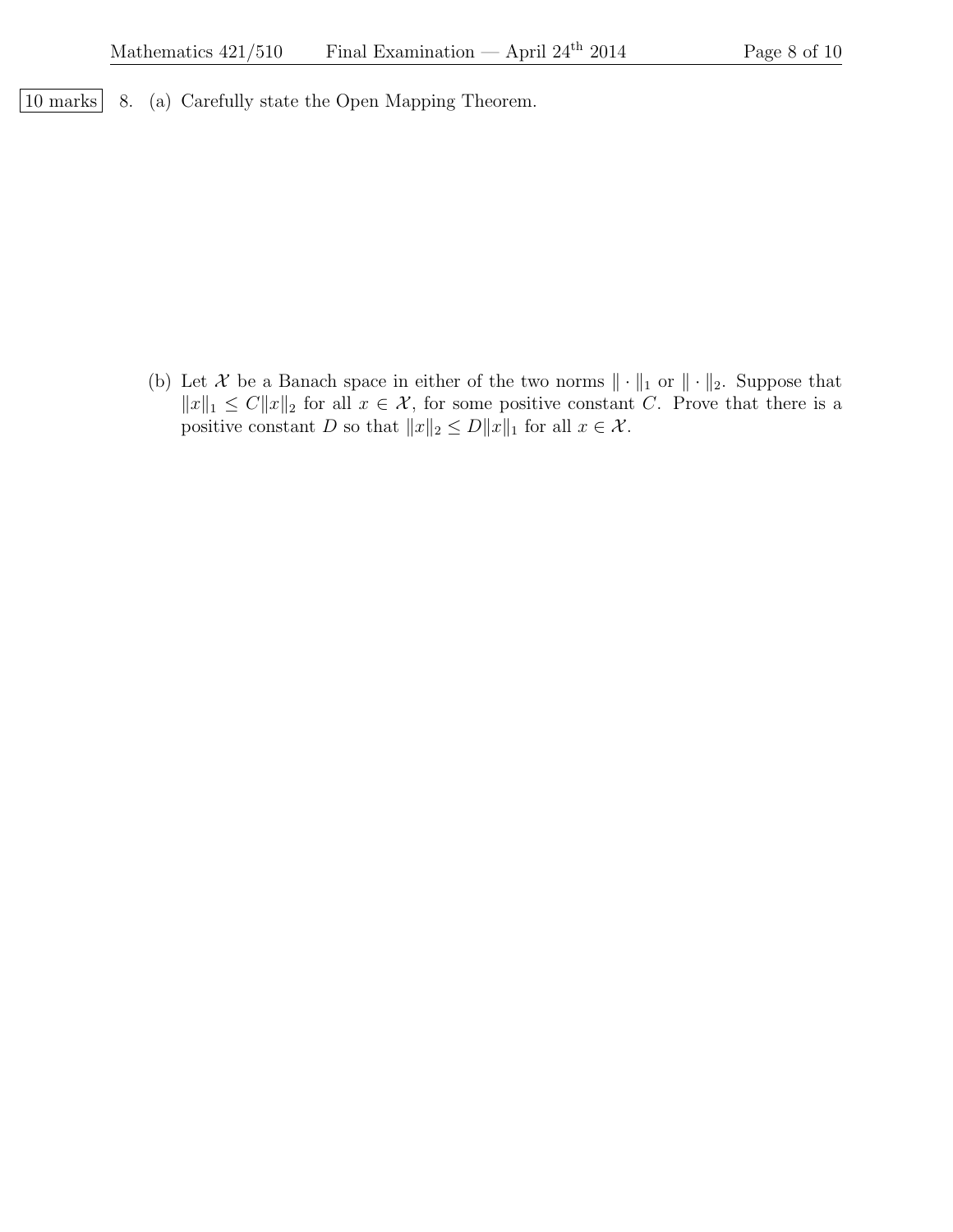|13 marks | 9. (a) State the real vector space version of the Hahn-Banach Theorem.

(b) Let  $\ell_{\infty}$  denote the real vector space of bounded real-valued sequences equipped with the usual norm  $\|\{a_n\}\|_{\infty} = \sup\{|a_n| : n \in \mathbb{N}\}\.$  Recall that for  $\{a_n\} \in \ell_{\infty}$ ,  $\limsup_{n\to\infty} a_n = \lim_{N\to\infty} \sup\{a_n : n \ge N\}$  and similarly for  $\liminf_{n\to\infty} a_n$ . Prove there is a bounded linear functional  $f$  on  $\ell_{\infty}$  so that  $||f|| = 1$  and

 $\liminf_{n \to \infty} a_n \le f(\{a_n\}) \le \limsup_{n \to \infty} a_n$  for all  $\{a_n\} \in \ell_\infty$ .